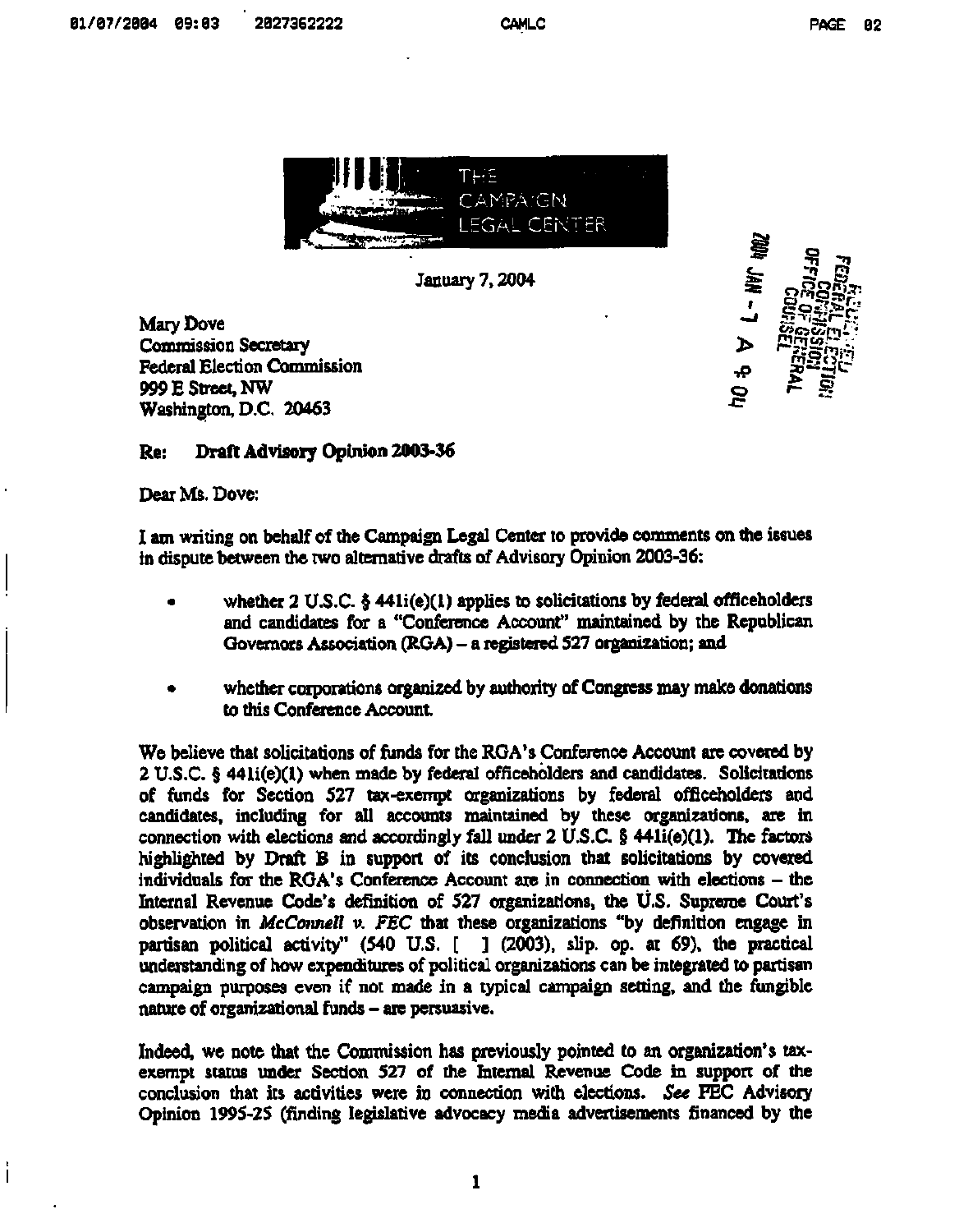**Republican National Committee to be in connection with both federal and non-federal elections, even though the advertisements were assumed to lack express advocacy or an electioneering message). Likewise, in BCRA, Congress prohibited federal officeholders and candidates from soliciting unlimited funds for Section 501(c) tax-exempt organizations whose principal purpose is to engage in certain "Federal election activity."**  *See* **2 U.S.C. § 441i(e)(4). This reinforces the notion that solicitations by federal officeholders and candidates for Section 527 organizations (which are avowedly political in nature) should be considered in connection with elections and subject to the limitations of2U.S.C.§441i(e)(l).** 

**We also agree with Draft B's conclusion that the RGA's Conference Account may not accept donations from corporations organized by the authority of Congress. 2 U.S.C. § 441b prohibits such corporations from making contributions in connection with any election to political office** *(i.e.,* **not merely federal elections). For the reasons expressed above, contributions or donations to Section 527 organizations such as the RGA (including all accounts it maintains) are properly considered to be in connection with elections.** 

**We are concerned about the prospect of the Commission's adopting the approach embodied by Draft A - which would leave federal candidates and officeholders free to ask corporations, unions and wealthy individuals to make unlimited donations to the RGA's Conference Account. Such a decision would invite federal officeholders and candidates to solicit soft money for other 527 organizations under an argument that the particular funds raised would not be used to influence any election. Among other things, it should be evident that this will include attempts to solicit soft money for 527 organizations which take advantage of any latitude provided by the Commission for them to spend soft money on federal election activity. Accounting devices would surely be touted, but the truth of the matter is that federal officeholders and candidates would be back in the business of importuning unions, corporations and wealthy individuals for unlimited donations in order to equip partisan political organizations with soft money resources for federal campaigns. This is manifestly contrary to BCRA and the accompanying legislative intent to keep federal officeholders and candidates "out of the soft money fundraising business."** *See* **148 Cong. Rec. \$2116 (daily ed. Mar. 20, 2002) (statement of Sen. Levin).** 

**Indeed, the problem could extend to solicitations of soft money for 527 organizations set up and controlled by federal officeholders and candidates. The Commission has repeatedly proclaimed that its final soft money rules ban soft money leadership PACs. In the final Leadership PAC regulations recently adopted, it stated:** 

**The Commission determined in the Soft Money rulemaking that BCRA does not allow a Federal candidate or officeholder to raise up to \$5,000 separately for the Federal and non-Federal accounts of leadership PACs directly or indirectly established, financed, maintained or controlled by that Federal candidate or officeholder. Rather, for their leadership PACs, they are limited to raising a total of \$5,000 from any one source, per**